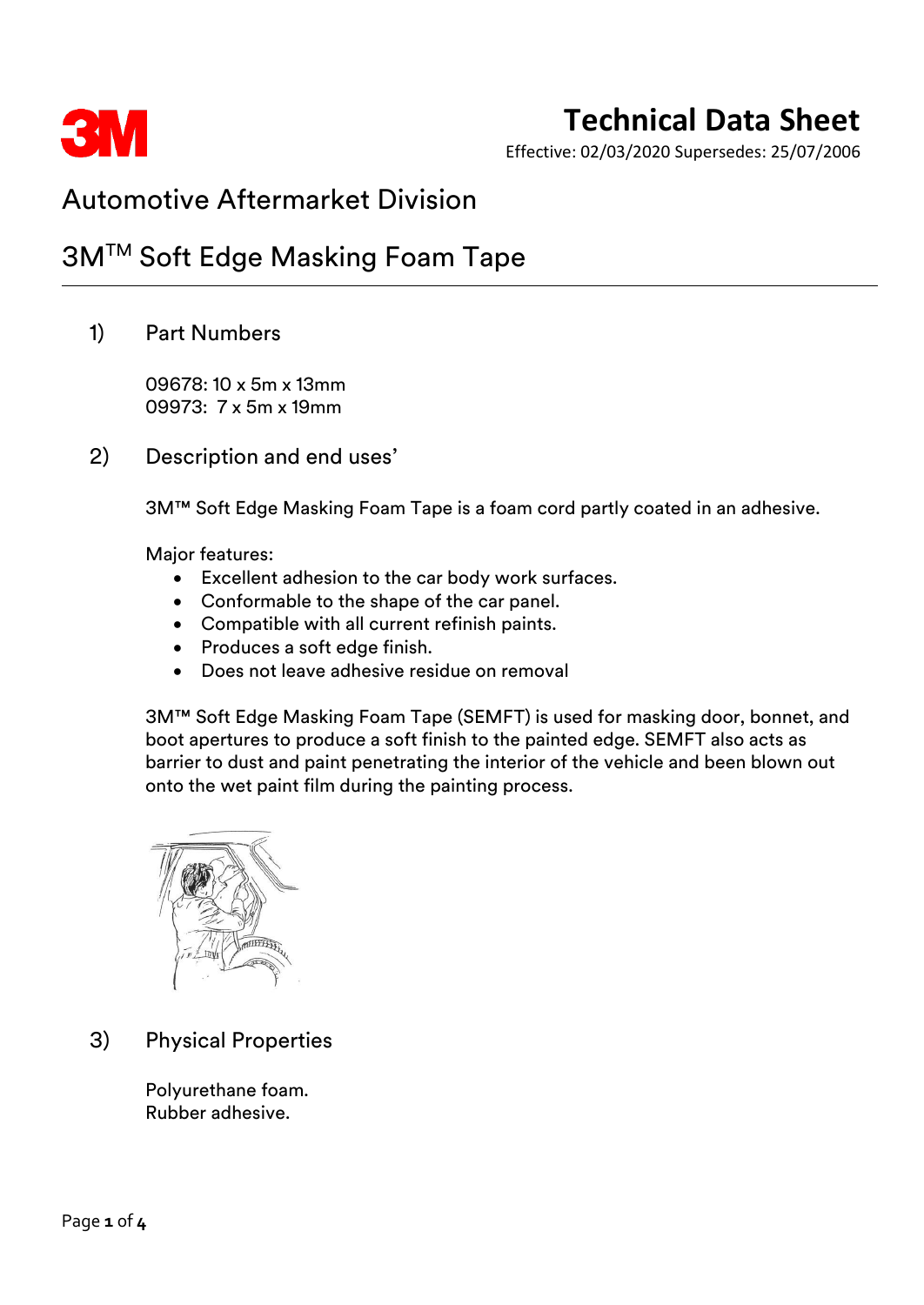

Effective: 02/03/2020 Supersedes: 25/07/2006

### 4) Directions for Use

The area to be masked should be clean and dry prior to the application of the SEMFT.

1. Clean the area prior to the application of the product with a warm soapy solution to remove any dirt or dust and dry thoroughly. Ideally this should be followed using a clean soft cloth and silicon remover/ mild solvent to remove any other contaminates from the surface, again drying thoroughly. Failure to do so may result in poor adhesion of the product.

2. Apply the product to the required area taking care not to stretch the foam (particularly on corners) Once applied to the surface a firm rubbing action should be used on the surface of the foam to ensure correct adhesion.

3. When removing the SEMFT foam from the vehicle the product should be pulled and stretched at a 45° angle to the surface to ensure a clean removal, resulting in no adhesive or foam being left on the surface.

#### 5) Storage

Store in clean dry place. Temperature of 21 °C and 50 percent relative humidity are recommended.

Prolonged exposure to direct sunlight may cause the product to 'yellow' but with no detrimental effect to the performance characteristics.

### 6) Safety

1. When using solvents etc. for cleaning the surface prior to the SEMFT application, care must be taken to avoid contact with the skin and eyes. The correct PPE must be worn at all times.

2. After removing the SEMFT from the vehicle, as it may now be contaminated with paint waste it should be disposed of in accordance to local authority / country legislation.

3M™ Automotive Aftermarket Products are designed FOR PROFESSIONAL USE ONLY.

### 7) Disclaimer

All statements, technical information and recommendations are based on tests we believe to be reliable, but the accuracy or completeness thereof is not guaranteed.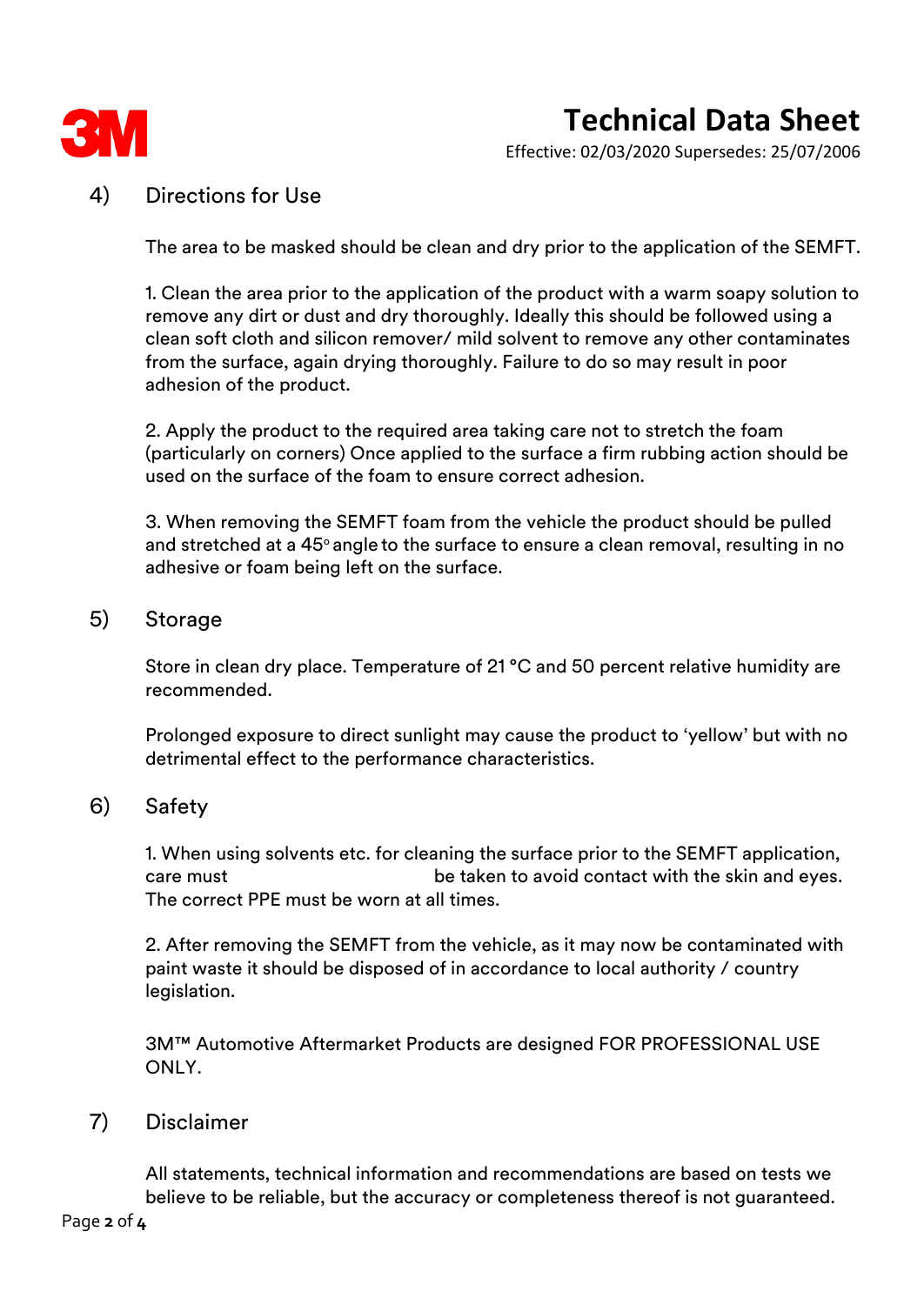

Effective: 02/03/2020 Supersedes: 25/07/2006

Please ensure before using our product that it is suitable for your intended use. All questions of reliability relating to this product are governed by the Terms of Sale subject, where applicable, to the prevailing law.

For Additional Health and Safety Information

3M South Africa & Sub-Saharan Africa, 146A Kelvin Drive, Woodmead, Sandton, South Africa, Tel: (0861) 225536

3M (East) AG Representation Office Tirane, Rruga Sami Frasheri, Pallati i Ri Perxhola Kati 2 Ap2, 1000 Albania

3M Arabia, LLC, Building 24-25 3M Saudi Arabia Zone C, Business Gate, Airport Road, Riyadh, Saudi Arabia

3M Bulgaria, Mladost 4, Business Park, bl.4, 2nd floor, Sofia 1766, Bulgaria

3M Česko, spol. s r.o., V Parku 2343/24, 148 00 - Praha 4, Czech Republic

3M (East) AG, Branch office Croatia, Avenija Većeslava Holjevca 40, 10 000 Zagreb, Croatia, Tel: +385 1 2499750, www.3m.com.hr

3M Egypt, Finance Center , New Cairo , Plot 140 , Banking Sector , 5th settlement , Cairo , Egypt

3M Hellas MEPE, Automotive Aftermarket Division, 20 Kifisias Avenue, 151 25 Marousi, Greece,

Phone: +30 210 68 85 300, innovation.gr@mmm.com, www.3M.gr

3M Hungária Kft, Neumann János u. 1/E, 1117 Budapest, Hungary

3M Israel, 91 Medinat Hayehudim St., Herzliya, Israel

3M Kenya Ltd, Victoria Towers, 3rd Floor, Kilimanjaro Av, Upperhill, Kenya

3M Gulf Limited, Ein El Mreisseh, Saint Charles City Center, 4th. Floor, P.O.Box: 11-5025, Riad el Solh, Beirut 1107 2180 Lebanon

3M Minnesota Mining & Manufacturing Nigeria Limited, No 2 Sheraton Opebi Link Road, Ikeja, Lagos Nigeria

3M Pakistan, Islamic Chamber of Commerce Building, ST-2/A, Block 9, KDA Scheme 5, Clifton, Karachi, Pakistan

3M Poland, Al. Katowicka 117, Kajetany, 05-830 Nadarzyn, Poland, Telefon: +48 22 739 60 00, www.3m.pl/kontakt

3M Gulf (Representation Office), Suhaim Bin Hamad St., Al Mana Towers Tower B, 2nd Floor, Office No.4, Doha Qatar, P.O.Box 14685

3M Romania,12 Menuetului St., Bucharest Business Park, Building D, District 1 013713 Bucharest, Romania

3M (East) AG, Representation Office Serbia, Airport City, Omladinskih brigada 90B, 11070 Belgrade, Serbia, Tel: +381 11 2209 400, www.3m.co.rs/3M/sr\_RS/3m-south-east-europe/

3M Slovensko s.r.o., Polus Tower 2, Vajnorská 100/B, 83104 Bratislava

3M (East) AG, Branch office Slovenia, Cesta v Gorice 8, 1000, Ljubljana, Slovenia,

Tel: +386 1 2003 630, www.3m.com/3M/sl\_SI/3m-south-east-europe/

3M Sanayi ve Ticaret As, Barbaros Mah., Mor Sümbül Sok., No:7/3F, 27-51, Nidakule Ataşehir Güney, 34746 Ataşehir, İstanbul, Turkey

3M Gulf Limited, Dubai Internet City, Building No. 11, 3rd Floor, U.A.E